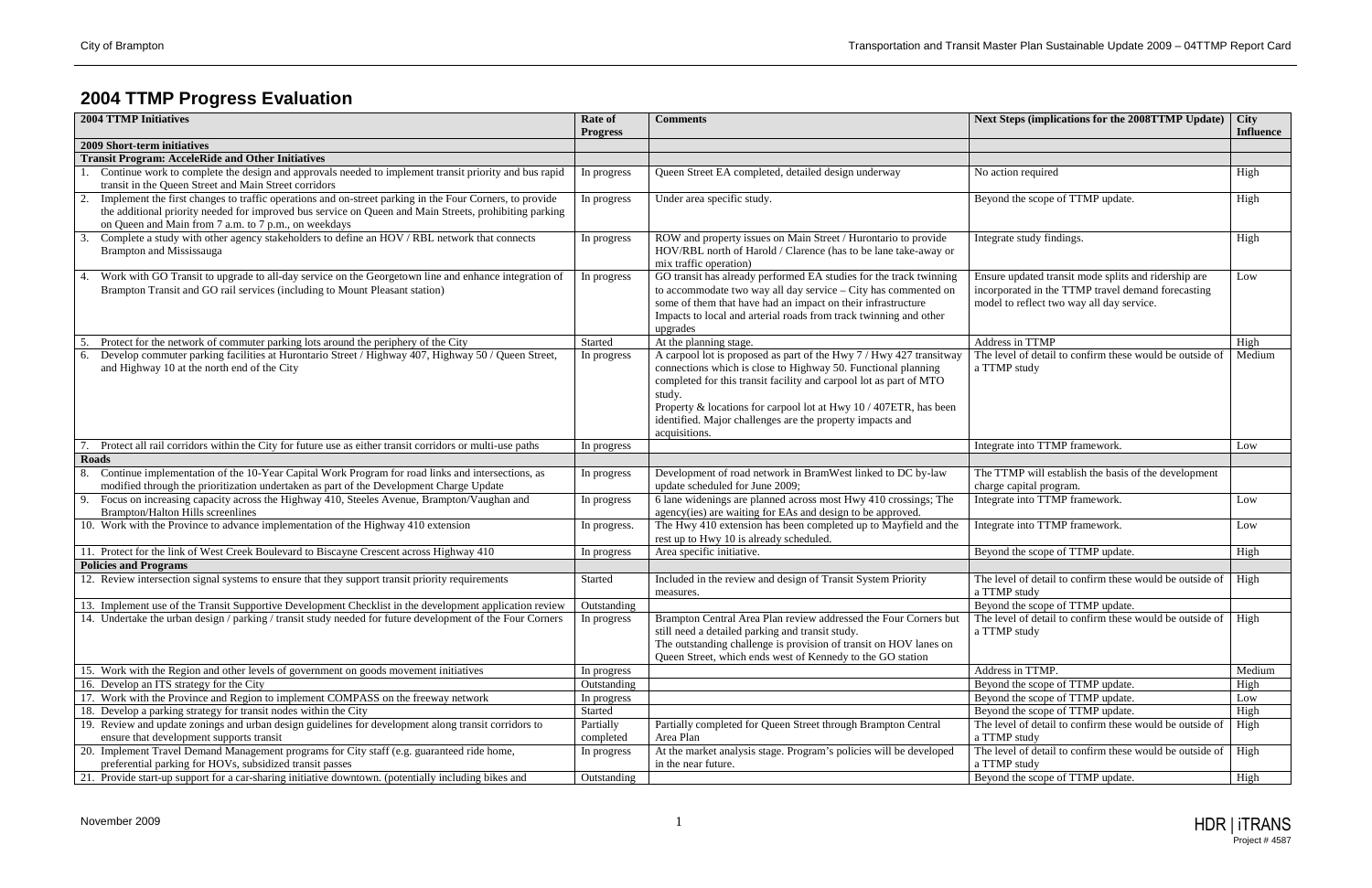

| motorcycles)                                                                                                                                                                                                                                                                                            |             |                                                                                                                                                                                                                                 |                                                                                                                                                                     |        |
|---------------------------------------------------------------------------------------------------------------------------------------------------------------------------------------------------------------------------------------------------------------------------------------------------------|-------------|---------------------------------------------------------------------------------------------------------------------------------------------------------------------------------------------------------------------------------|---------------------------------------------------------------------------------------------------------------------------------------------------------------------|--------|
| 22. Create and support Travel Management Associations for key areas of high commercial / industrial<br>activity                                                                                                                                                                                         | In progress | TMA have been suggested in studies for secondary plan areas but<br>none exist to my knowledge other than the broad Smart Commute<br>Brampton-Caledon TMA Requires private sector involvement                                    | TDM will be addressed in the TTMP update.                                                                                                                           | High   |
| 23. Develop and undertake a social marketing campaign for major employers and residents, to explain<br>options and benefits of using alternatives to the private car                                                                                                                                    | In progress | Brampton has promoted CarpoolZone.ca as part of Smart Commute<br>initiative and undertook employment surveys to understand<br>commuting patterns and employer incentives                                                        | Beyond the scope of TTMP update.                                                                                                                                    | High   |
| 24. Continue implementing the PathWays Master Plan                                                                                                                                                                                                                                                      | In progress | Pathways master plan is being implemented through secondary plan<br>studies (e.g. Countryside Villages). Pathways may have to be<br>refined if road crossings of environmentally sensitive areas are no<br>longer being pursued | Incorporate known refinements in the TTMP                                                                                                                           | High   |
| 25. Continue expanding the sidewalk network along transit routes and in communities                                                                                                                                                                                                                     | In progress |                                                                                                                                                                                                                                 | Address in TTMP                                                                                                                                                     | High   |
| 26. Begin monitoring program of the TTMP programs and results. Produce annual reports on progress.                                                                                                                                                                                                      | In progress | Program monitoring achieved through planning and monitoring of<br>Capital Projects budget.                                                                                                                                      | TTMP will further refine monitoring process.                                                                                                                        | High   |
| 27. Develop and refine 'in-house' modelling capabilities to test alternative growth scenarios                                                                                                                                                                                                           | Completed   | The City has in-house capabilities to test alternative scenarios.                                                                                                                                                               | TTMP will use City model for forecast generation.                                                                                                                   | High   |
| 28. Feed results of the annual TTMP monitoring and modelling back into the Growth Management<br>Program                                                                                                                                                                                                 | In progress |                                                                                                                                                                                                                                 | TTMP is undertaken in cooperation with Growth<br>Management program. Refined TTMP monitoring<br>procedures will link to GMP.                                        | High   |
| <b>2011 Horizon initiatives</b>                                                                                                                                                                                                                                                                         |             |                                                                                                                                                                                                                                 |                                                                                                                                                                     |        |
| <b>Transit</b>                                                                                                                                                                                                                                                                                          |             |                                                                                                                                                                                                                                 |                                                                                                                                                                     |        |
| Queen Street BRT (reserved bus lanes and five minute headways), interlined with York Region services<br>and connecting to the TTC rapid transit network                                                                                                                                                 | In progress | The City is discussing transit service details with York and TTS                                                                                                                                                                | Incorporate better connectivity and higher service<br>levels the TTMP travel simulation.                                                                            | Medium |
| Main Street/Hurontario Street BRT (mixed traffic with signal priority), interlined with Mississauga<br>Transit and extending to Square One                                                                                                                                                              | In progress | The City is discussing transit service details with Mississauga<br>Transit. Investments to Hurontario transit corridor secured by the<br>Province of Ontario.                                                                   | Incorporate better connectivity and higher service<br>levels the TTMP travel simulation                                                                             | Medium |
| Grid transit services on other corridors, extending to the airport and the Airport Corporate Centre                                                                                                                                                                                                     | In progress | Planning and incremental implementation of grid system is<br>underway.                                                                                                                                                          | Reflect in TTMP.                                                                                                                                                    | High   |
| Service on Steeles Avenue (and potentially on other roads north of Queen Street) extending into York<br>4.<br>Region                                                                                                                                                                                    | Started     | Plans for service integration on Steeles at the preliminary stage.                                                                                                                                                              | Reflect in TTMP                                                                                                                                                     | Medium |
| Implementation of an inter-agency bus terminal and parking facility at Highway 407 and Hurontario<br>Street                                                                                                                                                                                             | Started     | At the preliminary planning stage.                                                                                                                                                                                              | The level of detail to confirm these would be outside of<br>a TTMP study                                                                                            | Low    |
| Transit links to Georgetown, Halton Hills, Caledon and Winston Churchill GO station (if developed)                                                                                                                                                                                                      | Outstanding | Currently routes are operated by GO transit.                                                                                                                                                                                    | Consider in TTMP                                                                                                                                                    | Medium |
| Enhanced priority on AcceleRide lines within Four Corners area (dedicated lanes with a feasibility<br>study for a bus tunnel along Queen Street and Main Street) with through traffic diverted to ring roads                                                                                            | Started     | Area specific study will determine stem operation parameters.                                                                                                                                                                   | The level of detail to confirm these would be outside of<br>a TTMP study                                                                                            | High   |
| Develop strong transit supportive policy framework inclusive of land use policies, parking and<br>8.<br>pedestrian support policies                                                                                                                                                                     | In progress | Addressed through Growth Management Plan                                                                                                                                                                                        | TTMP in compliance with Growth Management land<br>use policies.                                                                                                     | High   |
| Delete the proposed GO rail station at Rutherford Road from the Official Plan                                                                                                                                                                                                                           | Completed   |                                                                                                                                                                                                                                 |                                                                                                                                                                     |        |
| <b>Transit Corridors</b>                                                                                                                                                                                                                                                                                |             |                                                                                                                                                                                                                                 |                                                                                                                                                                     |        |
| 10. Implement specific transit service frequencies by corridor type                                                                                                                                                                                                                                     | In progress | Planning and incremental implementation of grid system is<br>underway.                                                                                                                                                          | Reflect transit service frequencies in TTMP modelling.                                                                                                              | High   |
| 11. Complete Environmental Assessment for:<br>HOV corridors - Torbram Road, Dixie Road and Kennedy Road (all extending south from Bovaird<br>Drive to the Mississauga boundary), and Steeles Avenue from Chinguacousy Road to the York<br>boundary<br>RBL corridors - Queen Street and Main Street      | In progress | Various EA studies completed. HOV corridors (6laning of roads)<br>have not been identified as the preferred alternative on north-south<br>roadways crossing Brampton - Mississauga city lines.                                  | Incorporate findings of EA studies to TTMP. Evaluate<br>need for 6 lanes (HOV) on Steeles.<br>Confirm ridership demand targets for RBL services<br>are met by 2011. | Medium |
| 12. Implement the preferred alternatives for:<br>• HOV corridors - Torbram Road, Dixie Road and Kennedy Road (all extending south from Bovaird<br>Drive to the Mississauga boundary), and Steeles Avenue from Chinguacousy Road to the York<br>boundary<br>RBL corridors - Queen Street and Main Street | In progress | Construction on Torbram Rd and Kennedy Rd is underway.                                                                                                                                                                          | Incorporate known refinements in the TTMP                                                                                                                           | Medium |
| Roads                                                                                                                                                                                                                                                                                                   |             |                                                                                                                                                                                                                                 |                                                                                                                                                                     |        |
| 13. Extension of Highway 410 to meet Highway 10 north of Brampton                                                                                                                                                                                                                                       | Started     | Planning and design for Hwy 410 section from Mayfield Rd to Hwy<br>10 are underway.                                                                                                                                             | Incorporate known refinements in the TTMP                                                                                                                           | Low    |

## City of Brampton Transportation and Transit Master Plan Sustainable Update 2009 – 04TTMP Report Card